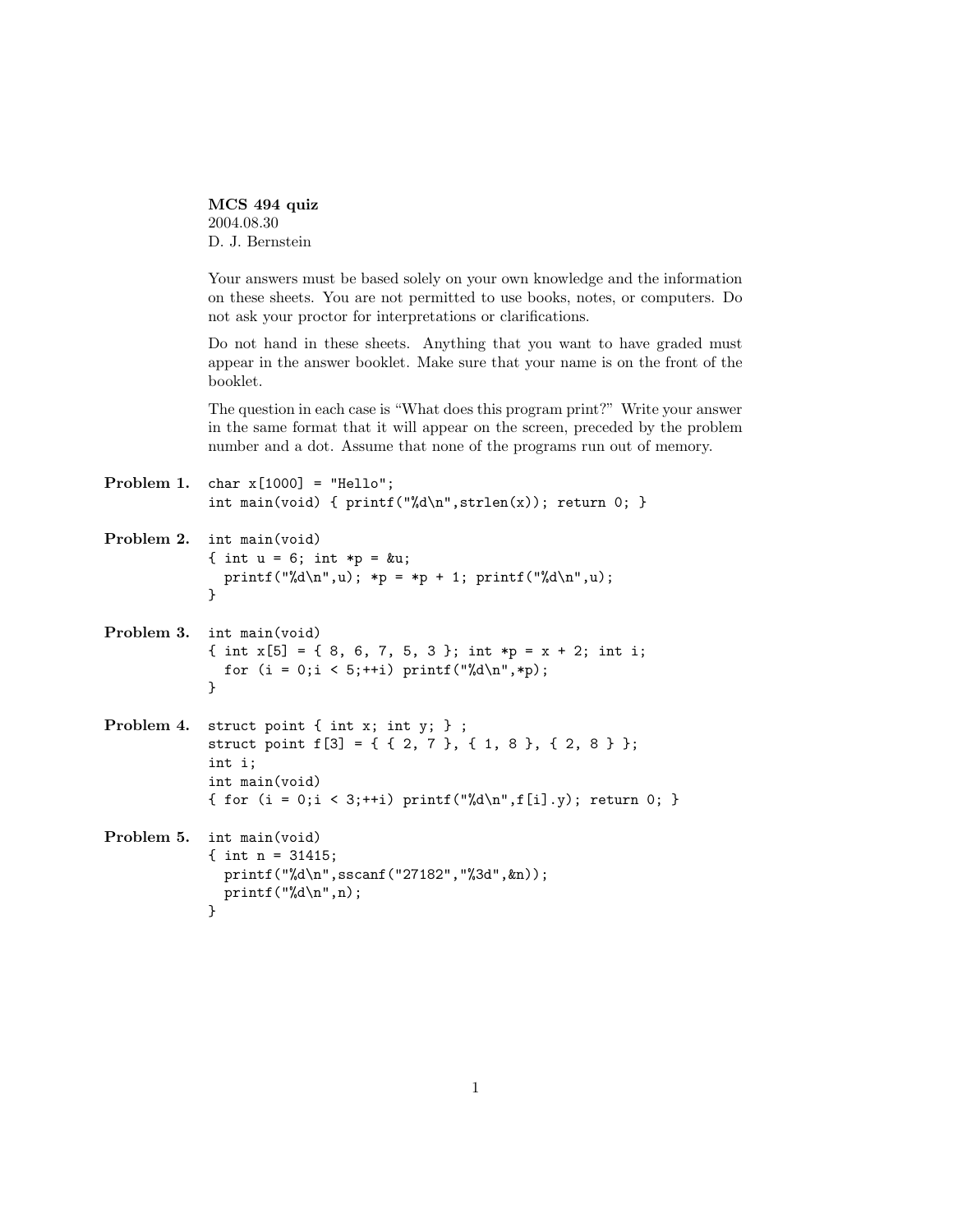```
Problem 6. struct point { double x; double y; } ;
            void rotatepoint(struct point p)
            { double oldx = p.x;
               p.x = -p.y;p.y = oldx;}
            int main(void)
            { struct point p = \{ 2.7, 1.8 \};
              rotatepoint(p);
              printf("%f %f\n",p.x,p.y);
              return 0;
            }
Problem 7. int main(void)
             {
               int i, j;
               for (i = 0; i < 5;++i) {
                 for (j = i; j < 5; ++j)printf("%d",j);
                printf("n");
               }
               return 0;
            }
Problem 8. int main(void)
            {
               int x[5];
               int i;
               for (i = 0; i < 5;++i) x[i] = i * i;for (i = 0; i < 3;++i) x[i] = x[i + 2];for (i = 0; i < 3; ++i) x[i + 2] = x[i];for (i = 0; i < 5;++i) printf("%d\nu", x[i]);return 0;
            }
```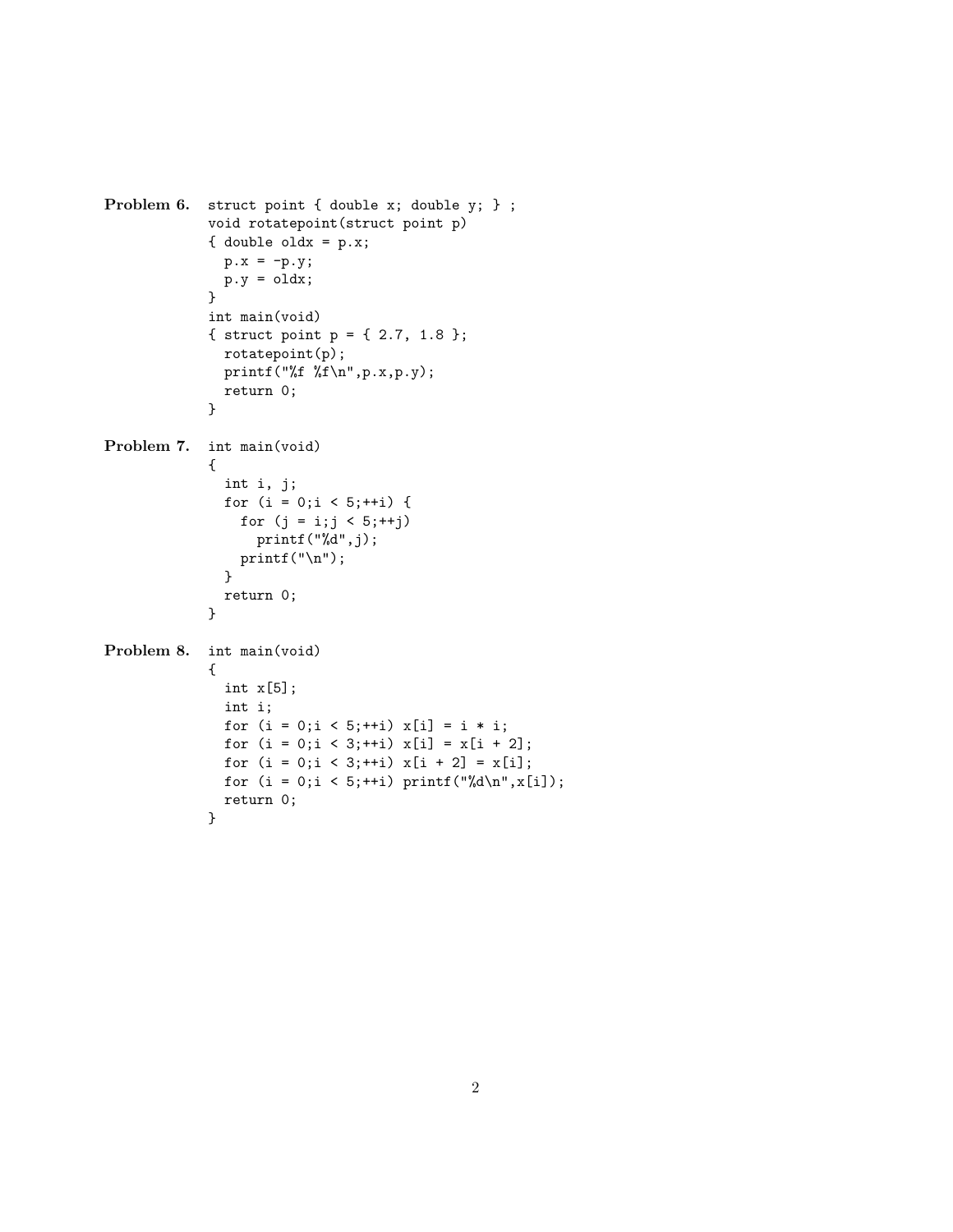```
Problem 9. int main()
              {
                int n = 17;
                while (n > 1)switch (n % 2) {
                    case 0:
                      n /= 2;
                      break;
                    default:
                      printf("%d\n",n);
                      n *= 3;
                      n += 1;
                  }
                return 0;
              }
Problem 10. int x[5] = { 3, 1, 4, 1, 5 };
              int i = 2;
              int j = 10;
              int k = 0;
              int main(void)
              {
                while (i < 4) x[i++] = (j++) + x[i];
                while (i > 0) printf("%d\nu", x[i--]);
                return 0;
              }
Problem 11. int main(void)
              {
                int i = 4;
                int j = 5;
                while (i--) if (i % 2)while (j--) printf("%d\n",j);
                else j = i; return 0;
              }
Problem 12. int main(void)
              { char *y = malloc(10);
                if (y == \text{malloc}(20)) printf("One\n");
                if (y == \text{malloc}(10)) printf("Two\n");
                if (y == y) printf("Three\n\rangle^n);
              }
```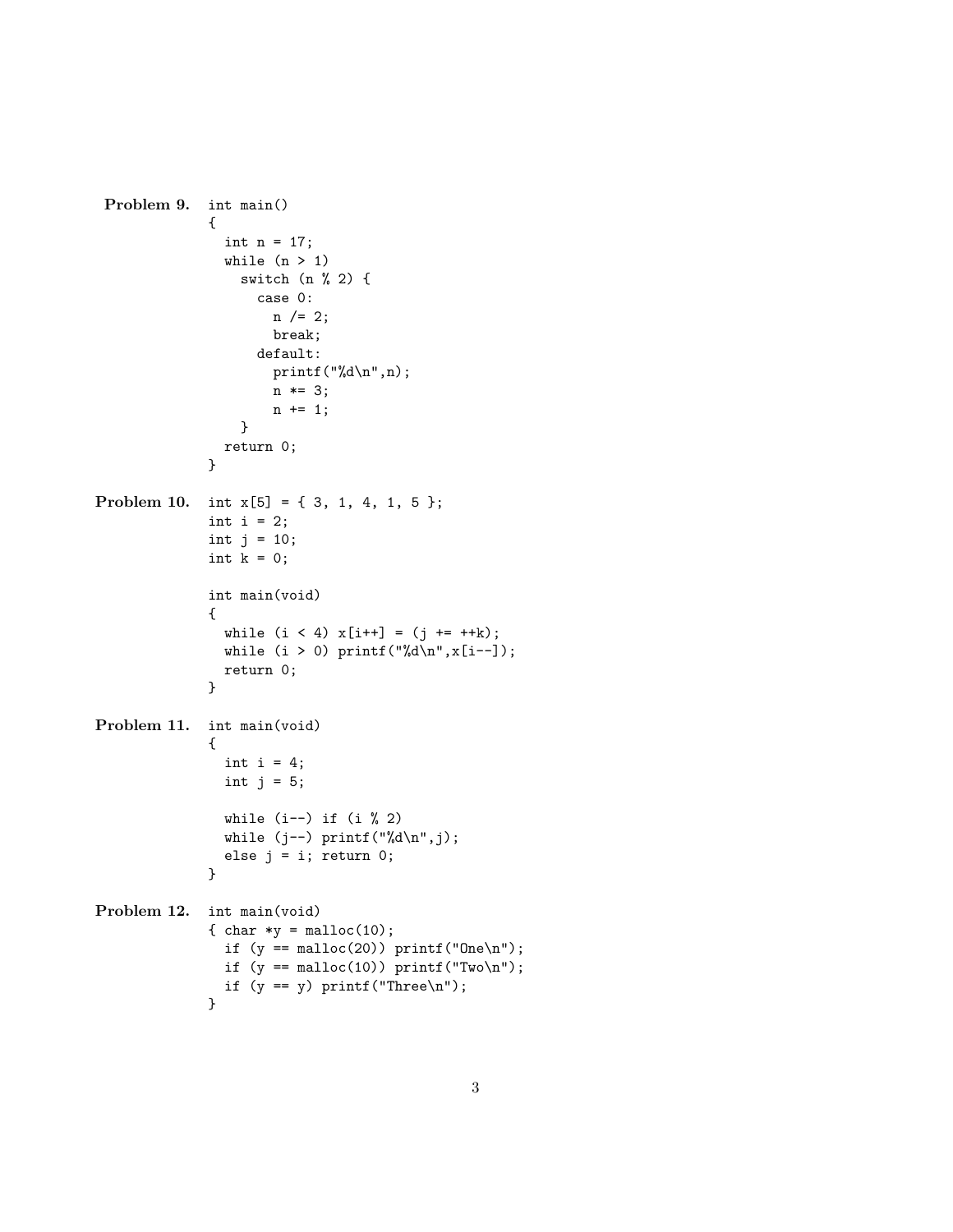```
Problem 13. int main(void)
              {
                int x[] = \{ 3, 1, 4, 1, 5, 9, 2, 6 \};int *p = x; int *q = x + 7; int i;
                while (p != q)if (*p < 4) + p;else if (*q \geq 4) --q;
                  else { i = *p; *p = *q; *q = i; }
                for (i = 0; i < 8;++i) printf("%d\nu",x[i]);}
Problem 14. int main(void)
              { char *q = "less fried food, more aerobic exercise";
                char *p = q;
                while (*p) if (*p++ == ' ' ) { print("%d\nu", p - q); q = p; }
              }
Problem 15. void doit(int n)
              { while (n > 0) { putchar("012345678!"[n % 10]); n /= 10; } }
              int main(void)
              { doit(127); doit(31415926); }
Problem 16. void doit(int n)
              { int i;
                for (i = 0; i < n; ++i) doit(i);printf("%d\nu",n);}
              int main(void) { doit(3); return 0; }
Problem 17. struct i { int d; struct i *n; } ;
              struct i x[5] = \{{ 3, x + 2 }
              , \{ 1, x + 1 \}, { 4, x + 3 }
              , { 1, x + 4 }
              , { 5, 0 }
              } ;
              int main(void)
              { struct i *t = x;
                while (t) { print("%d\nu", t->d); t = t->n; }
                return 0;
              }
```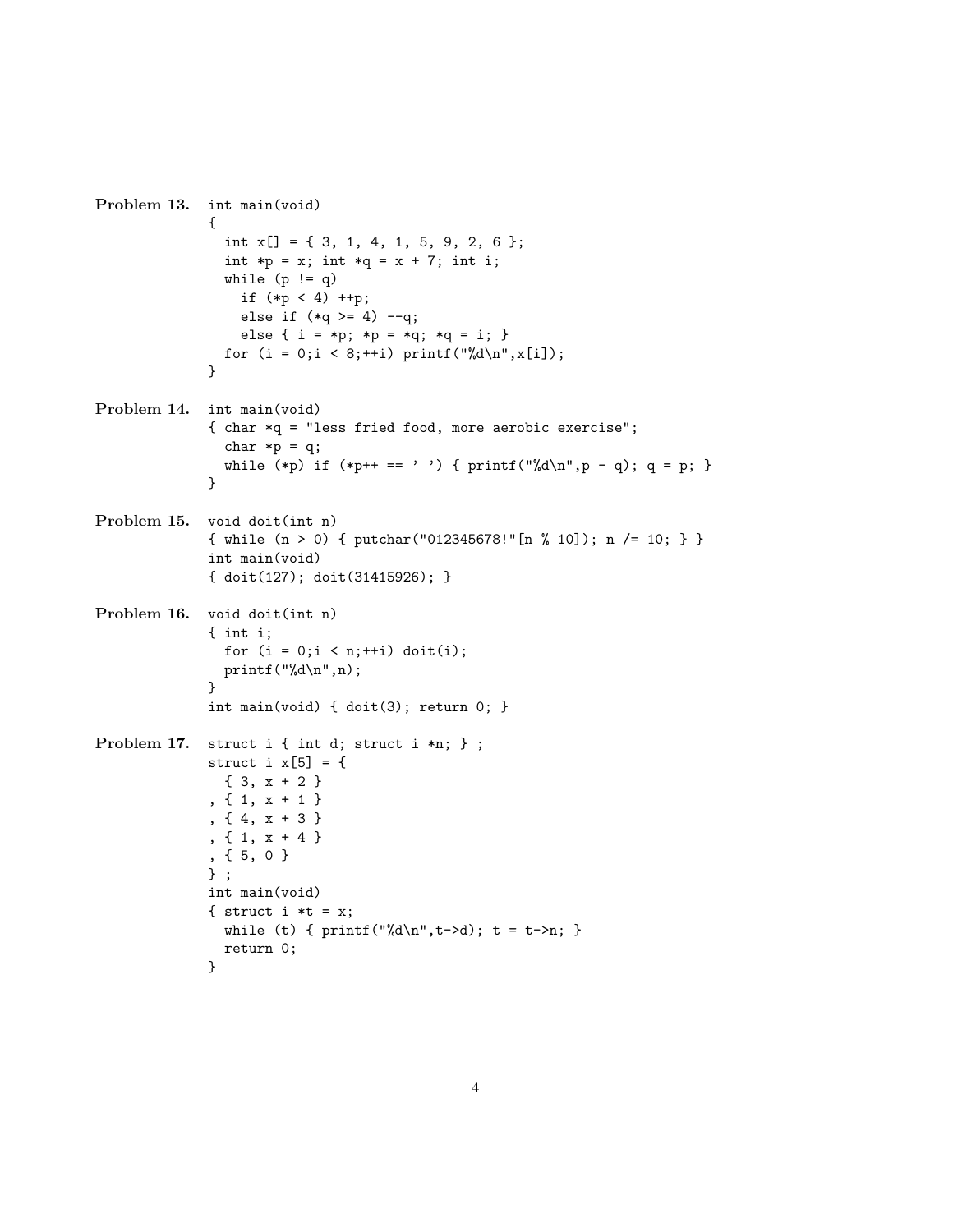```
Problem 18. int x[8] = { 8, 7, 2, 9, 5, 4, 3, 1 };
              int main(void)
              { int *p = x + 3; int *q = x + 6;
                while (p := x) {
                  if ((q := x + 3) \& (q[-1] < p[-1]))printf("%d\n",*--q);
                  else
                    printf("%d\nu", *--p);}
                while (q := x)printf("%d\n", *--q);
                return 0;
              }
Problem 19. struct i {
                int d;
                struct i *n;
              } x[12];
              int main(void)
              { struct i *t = x + 8;
                while (t > x) {
                  --t;t - > d = t - x;t - > n = t + 1;}
                t[7].n = t;
                while (t != t->n) {
                  t = t - \n{2n};
                  printf("%d\n",t->n->d + 1);
                  t - >n = t - >n - >n;t = t - \n{2n};
                }
                return 0;
              }
```